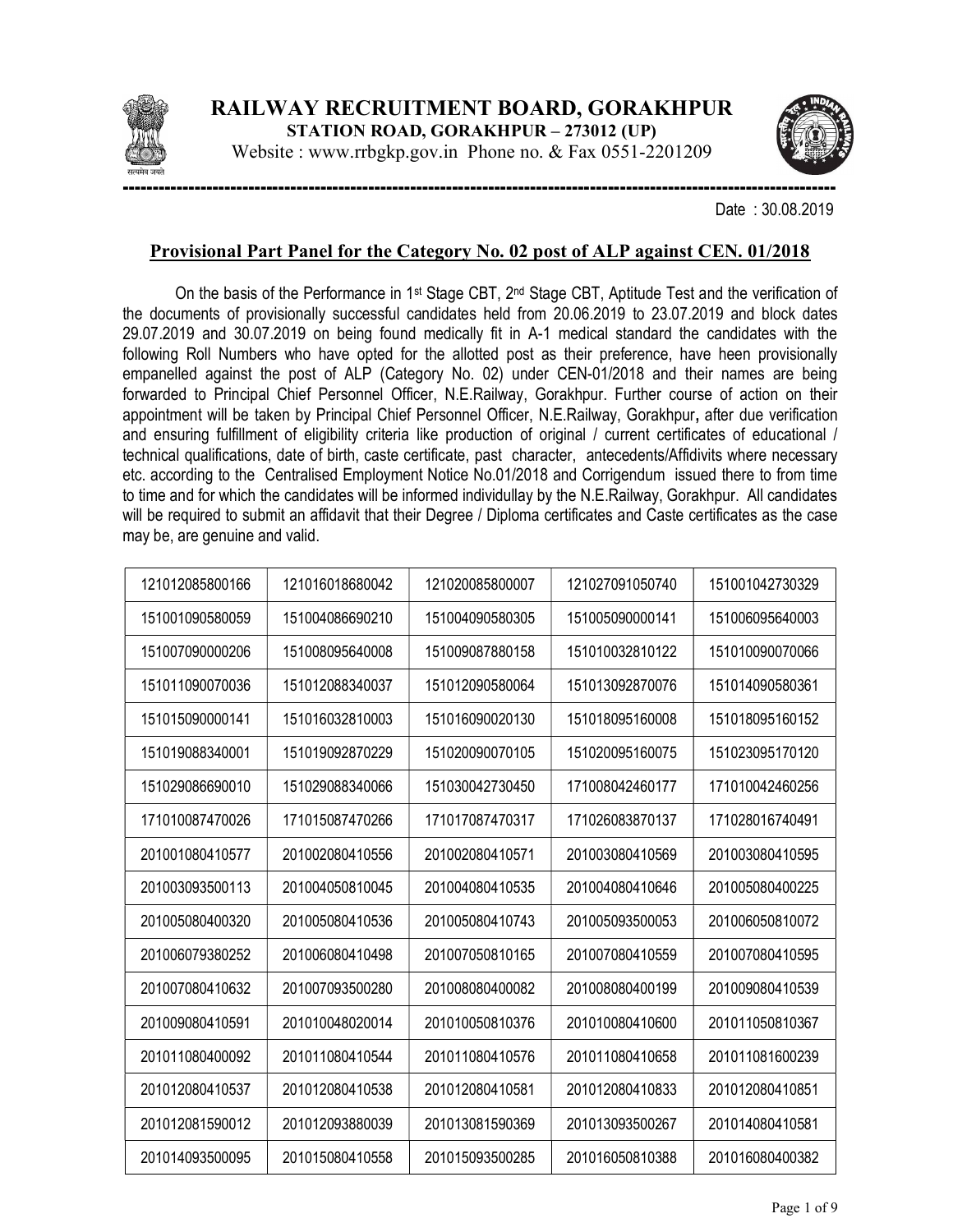| 201016080410766 | 201018080410574 | 201018080410580 | 201018080410657 | 201018081600022 |
|-----------------|-----------------|-----------------|-----------------|-----------------|
| 201018093500025 | 201019080410496 | 201019080410498 | 201020079380314 | 201021080410587 |
| 201021081600008 | 201022080410529 | 201022080410599 | 201023080410633 | 201023080410846 |
| 201024048020002 | 201024048020014 | 201024080410409 | 201024080410687 | 201024080410839 |
| 201024080410845 | 201025079370001 | 201025080410425 | 201025093500021 | 201026080410480 |
| 201026080410647 | 201026081600049 | 201027079380158 | 201027080410035 | 201027080410358 |
| 201027080410364 | 201027080410549 | 201027080410611 | 201027080410777 | 201027093500228 |
| 201029079380253 | 201029080410400 | 201029080410465 | 201029080410479 | 201030080410350 |
| 201030080410392 | 201030081600153 | 221003083480522 | 221006080020935 | 221009078730216 |
| 221009082080076 | 221009083480615 | 221010083480246 | 221012083480264 | 221014083480529 |
| 221016083480155 | 221020083480721 | 221023083480355 | 221026083480092 | 221026083480751 |
| 221027083480689 | 221028083480090 | 221029080380188 | 221030081580274 | 231001092590007 |
| 231002017600449 | 231003080060557 | 231003080060584 | 231004017600002 | 231006086830344 |
| 231006090960037 | 231007096920027 | 231008023270026 | 231010086830284 | 231012087020172 |
| 231013079920070 | 231017086830188 | 231017092450383 | 231018113270025 | 231020090960002 |
| 231027092450103 | 231028096920024 | 251017080420160 | 261004083200222 | 261007083200730 |
| 261011079090073 | 261011079090988 | 261011083200026 | 261012083200053 | 261012083720709 |
| 261013079090711 | 261014083200302 | 261017083200823 | 261018083200016 | 261020082200072 |
| 261023083200044 | 261029113290287 | 271023089740117 | 301001034690370 | 301001078660514 |
| 301001085760003 | 301001085760248 | 301001088410020 | 301001088410100 | 301001092380130 |
| 301001094650239 | 301002034690350 | 301002084810303 | 301002090950051 | 301002094660123 |
| 301003078120012 | 301003086060046 | 301003088410086 | 301003090950030 | 301003090970198 |
| 301004000880197 | 301004085760049 | 301005078660515 | 301005078720741 | 301005085760125 |
| 301005085970271 | 301005085970457 | 301005086060023 | 301005088410069 | 301005088410113 |
| 301005094650008 | 301006078120344 | 301006085970242 | 301006088410030 | 301006090950016 |
| 301007078120029 | 301007078120276 | 301007084810359 | 301007086060206 | 301007088410012 |
| 301007090970189 | 301007092380140 | 301008026180064 | 301008078120085 | 301008085750031 |
| 301008085760099 | 301008085760460 | 301008088410043 | 301009000880005 | 301009078120035 |
| 301009078120282 | 301009078120373 | 301009084810203 | 301009084810837 | 301009085760416 |
| 301009090950024 | 301009094660211 | 301010078120366 | 301010078660564 | 301010084810085 |
| 301010085750315 | 301010085760037 | 301010086060040 | 301011078120019 | 301011088410074 |
| 301012000880033 | 301012078120246 | 301012088410086 | 301013007250138 | 301013024330017 |
| 301013085970585 | 301013086050037 | 301014078120129 | 301014078660111 | 301014085760157 |
| 301014088410139 | 301015084810286 | 301015085760194 | 301015092380101 | 301016011110182 |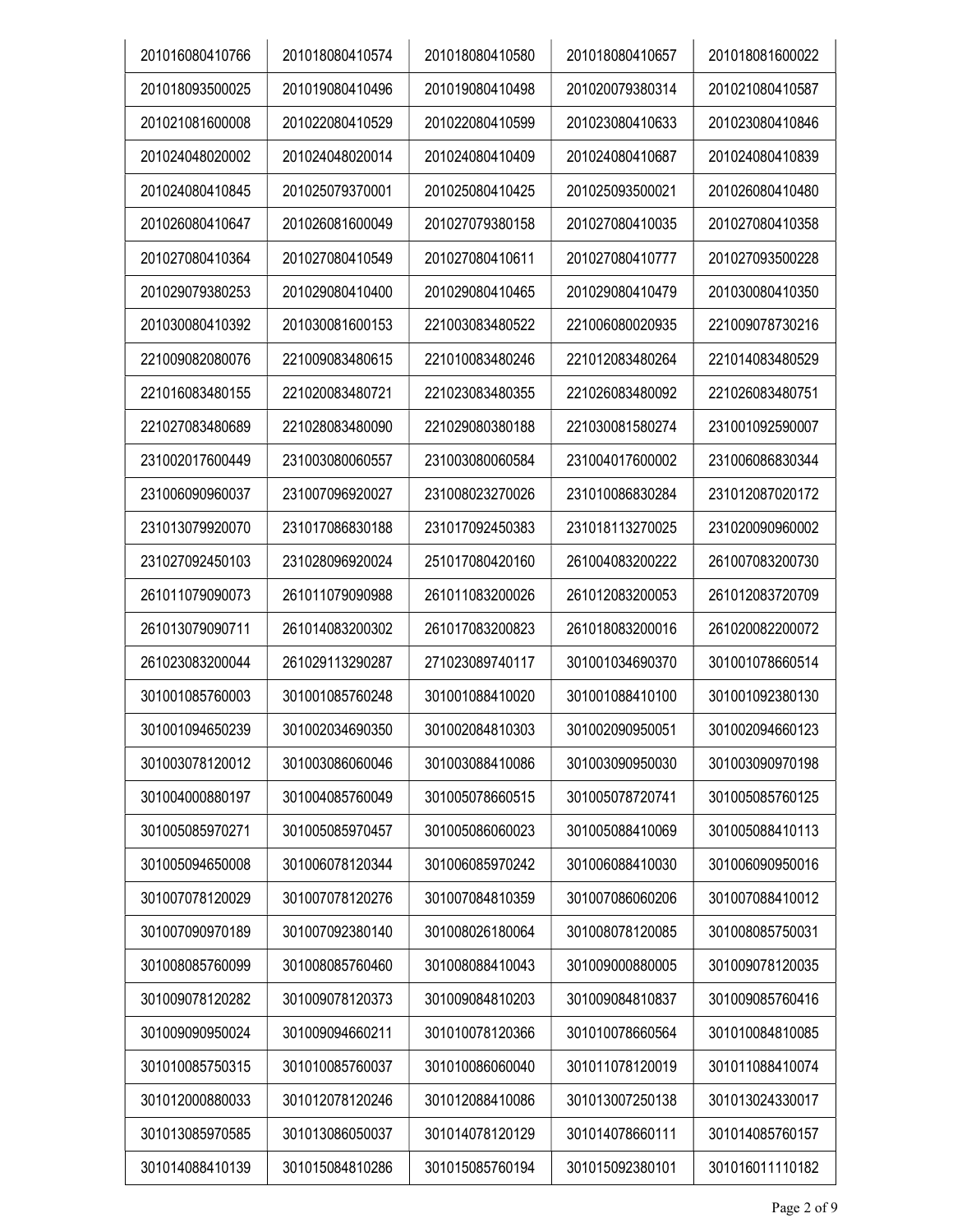| 301016078120206 | 301016084810416 | 301016085760185 | 301017078660883 | 301017085750340 |
|-----------------|-----------------|-----------------|-----------------|-----------------|
| 301017085750438 | 301017085760178 | 301017092390236 | 301018085970118 | 301019000880005 |
| 301019085100118 | 301019085760060 | 301020041800250 | 301020078120249 | 301020079660472 |
| 301020085760039 | 301020085760084 | 301020085760127 | 301020094650177 | 301021078660517 |
| 301021086060133 | 301022007400004 | 301022078120239 | 301022078120373 | 301022085730112 |
| 301022085760228 | 301022086060021 | 301022088410096 | 301022088410145 | 301022094660007 |
| 301023084810454 | 301023085750040 | 301023085750104 | 301023086050159 | 301023086060059 |
| 301023086060153 | 301023088410057 | 301023090950039 | 301023090950092 | 301023092380082 |
| 301024078660118 | 301024085100005 | 301024085100068 | 301024085760404 | 301024086060228 |
| 301024088410075 | 301025005090017 | 301025078660435 | 301025083660062 | 301025084810408 |
| 301025086050232 | 301025088410165 | 301025094650027 | 301026007240069 | 301026078120063 |
| 301026085750745 | 301026085970418 | 301026090950015 | 301026094650005 | 301026096820040 |
| 301027078120007 | 301027085760086 | 301027085970303 | 301027088410163 | 301028077590017 |
| 301028084810381 | 301028085760187 | 301028085760388 | 301028090950068 | 301029085760012 |
| 301030001580033 | 301030034690028 | 301030077590220 | 301030083660079 | 301030085100004 |
| 301030088410068 | 301030088410388 | 301030090950083 | 301030090950088 | 301030090970013 |
| 311005080220034 | 311008080030566 | 311011085540104 | 361002029410107 | 361003079070723 |
| 361006029410014 | 361007079860026 | 361008079070657 | 361010029410009 | 361010079890040 |
| 361013029410097 | 361013079070144 | 361014029410068 | 361014029410105 | 361014079071300 |
| 361014079280050 | 361014079280052 | 361015029410025 | 361015079070269 | 361016079070030 |
| 361016079890121 | 361023079070700 | 361026079070433 | 361027079070070 | 361028029410002 |
| 361029079890029 | 381001078230076 | 381001087560071 | 381001087560512 | 381001087631137 |
| 381001087631208 | 381002087560483 | 381003078210268 | 381003087560491 | 381003087560523 |
| 381003087560538 | 381003087630890 | 381004078210251 | 381004078230013 | 381004079900332 |
| 381004087560504 | 381004087630810 | 381004087631107 | 381005079900269 | 381005087630951 |
| 381006087560495 | 381006087560569 | 381006087560593 | 381006087560654 | 381006087560710 |
| 381006087630581 | 381006087630988 | 381007078230091 | 381007079900174 | 381007087630638 |
| 381008078210280 | 381008087630489 | 381008087630772 | 381009087630703 | 381009087630875 |
| 381010077350066 | 381010077350145 | 381010078230212 | 381010087560594 | 381010087631323 |
| 381011087560505 | 381011087560511 | 381011087630851 | 381012077350018 | 381012078230258 |
| 381012087560635 | 381013077350007 | 381013077350033 | 381014077350032 | 381014077350101 |
| 381014078210274 | 381014078230242 | 381014087630604 | 381014087630999 | 381015077350019 |
| 381015077350034 | 381015077350042 | 381015077350106 | 381015077350131 | 381015079900261 |
| 381015087560579 | 381015087630579 | 381016077350010 | 381016078230419 | 381016087630514 |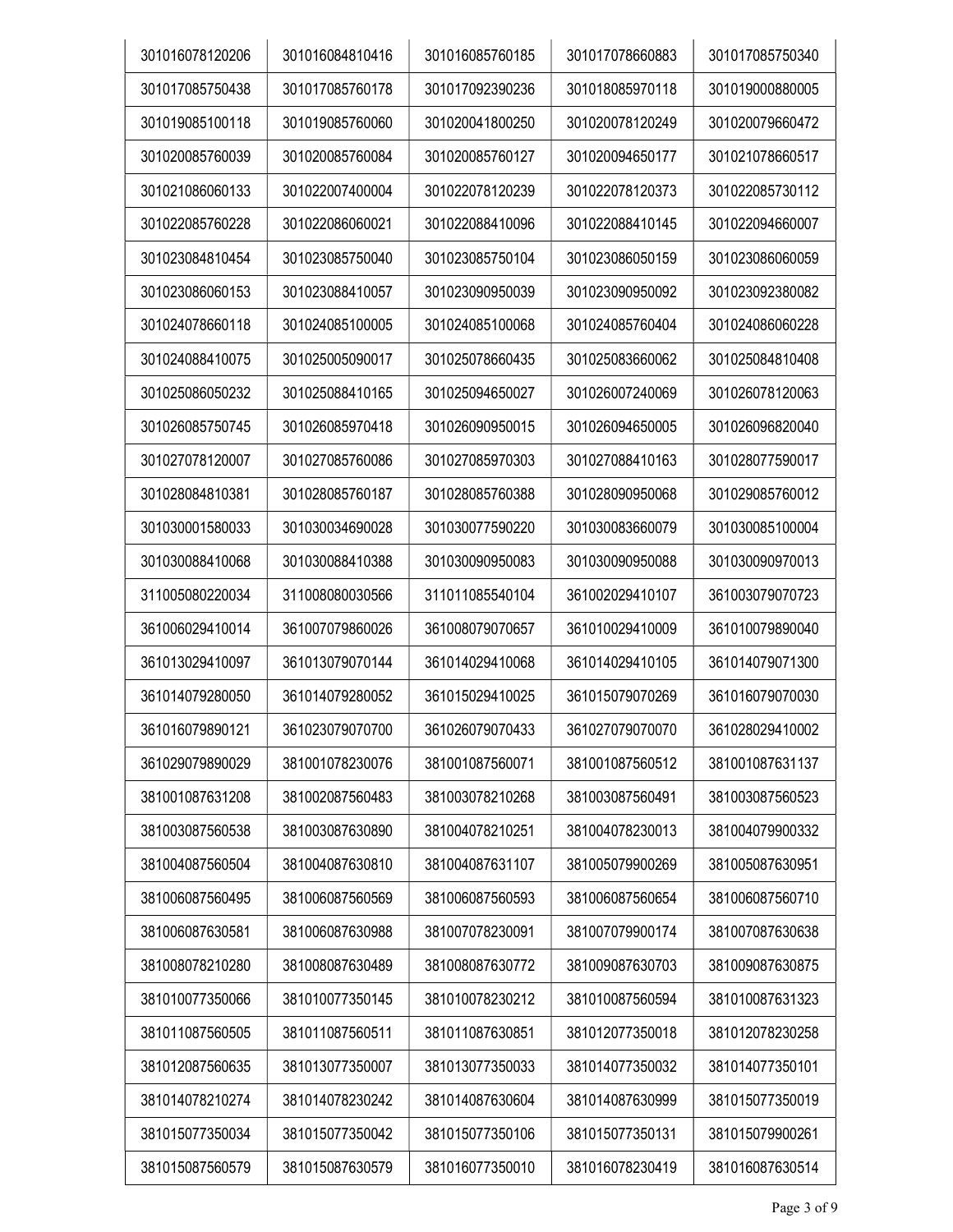| 381016087630538 |                 | 381017078210277 | 381017087560504 | 381017087630754 |
|-----------------|-----------------|-----------------|-----------------|-----------------|
|                 | 381016087630573 |                 |                 |                 |
| 381018079900443 | 381018087560507 | 381018087560513 | 381018087560516 | 381018087560600 |
| 381018087631045 | 381019077350045 | 381019077350149 | 381019087630648 | 381020087560479 |
| 381020087630605 | 381020087990245 | 381021077350031 | 381021077350046 | 381021078230170 |
| 381021087560612 | 381021087630538 | 381023077350023 | 381023077350137 | 381023078210273 |
| 381023078230077 | 381023087630516 | 381023087630555 | 381023087630677 | 381025077350114 |
| 381025077350194 | 381025087560494 | 381026077350032 | 381027077350022 | 381027077350125 |
| 381027087630644 | 381028077350032 | 381028077350101 | 381028087630836 | 381029079900190 |
| 381029087630545 | 381030077350047 | 381030077350058 | 381030078210031 | 381030078210149 |
| 381030087630855 | 391001085710255 | 391001086100581 | 391001086650431 | 391002085710295 |
| 391002086100270 | 391002086640107 | 391003001410115 | 391004011180054 | 391005086590180 |
| 391006086100076 | 391006094860056 | 391009078500353 | 391009092060076 | 391010012710037 |
| 391011086100850 | 391013084500510 | 391013086100944 | 391013086590468 | 391013092060024 |
| 391015085710374 | 391015086100526 | 391015086650262 | 391016012710029 | 391016086100149 |
| 391016086100414 | 391016086590075 | 391016086590441 | 391017086100603 | 391017094860018 |
| 391018077450148 | 391019094050045 | 391020085710273 | 391021086590418 | 391022011180230 |
| 391023086100064 | 391023086100919 | 391023086590325 | 391025092060008 | 391026086100815 |
| 391027012710081 | 391027077450170 | 391027086100921 | 391027086590028 | 391027086590322 |
| 391030086101065 | 391030086590404 | 421002088250035 | 421002088260128 | 421003078590016 |
| 421003088220447 | 421004093490914 | 421006087530037 | 421006088250668 | 421006095770053 |
| 421007093490026 | 421007093490484 | 421008093490008 | 421009088260042 | 421009093490018 |
| 421010088250736 | 421011088220035 | 421011088220888 | 421011088260406 | 421012088220442 |
| 421012095770095 | 421014087530044 | 421015088260065 | 421016088260049 | 421017088220283 |
| 421017088260146 | 421017093490026 | 421019093490198 | 421021088220237 | 421021095770363 |
| 421021095770627 | 421022087530018 | 421022088250153 | 421023088260124 | 421024088220218 |
| 421024088220643 | 421025087530011 | 421025088260345 | 421026095770079 | 421027088250364 |
| 421028093490401 | 421030088250582 | 421030088260254 | 441001008570021 | 441001008570033 |
| 441001079390096 | 441001079480006 | 441001080170931 | 441001080430687 | 441001082120102 |
| 441001082120119 | 441001082120147 | 441001082120158 | 441001087650064 | 441001089920122 |
| 441001092520040 | 441001093130030 | 441001094790164 | 441001094790283 | 441001096290016 |
| 441001096360011 | 441001096970050 | 441002001380031 | 441002079410576 | 441002080170098 |
| 441002080170108 | 441002080170197 | 441002080430555 | 441002080430749 | 441002080430811 |
| 441002080440156 | 441002080440904 | 441002080440982 | 441002082120110 | 441002082120124 |
| 441002082120137 | 441002082120160 | 441002082120216 | 441002082120374 | 441002084330138 |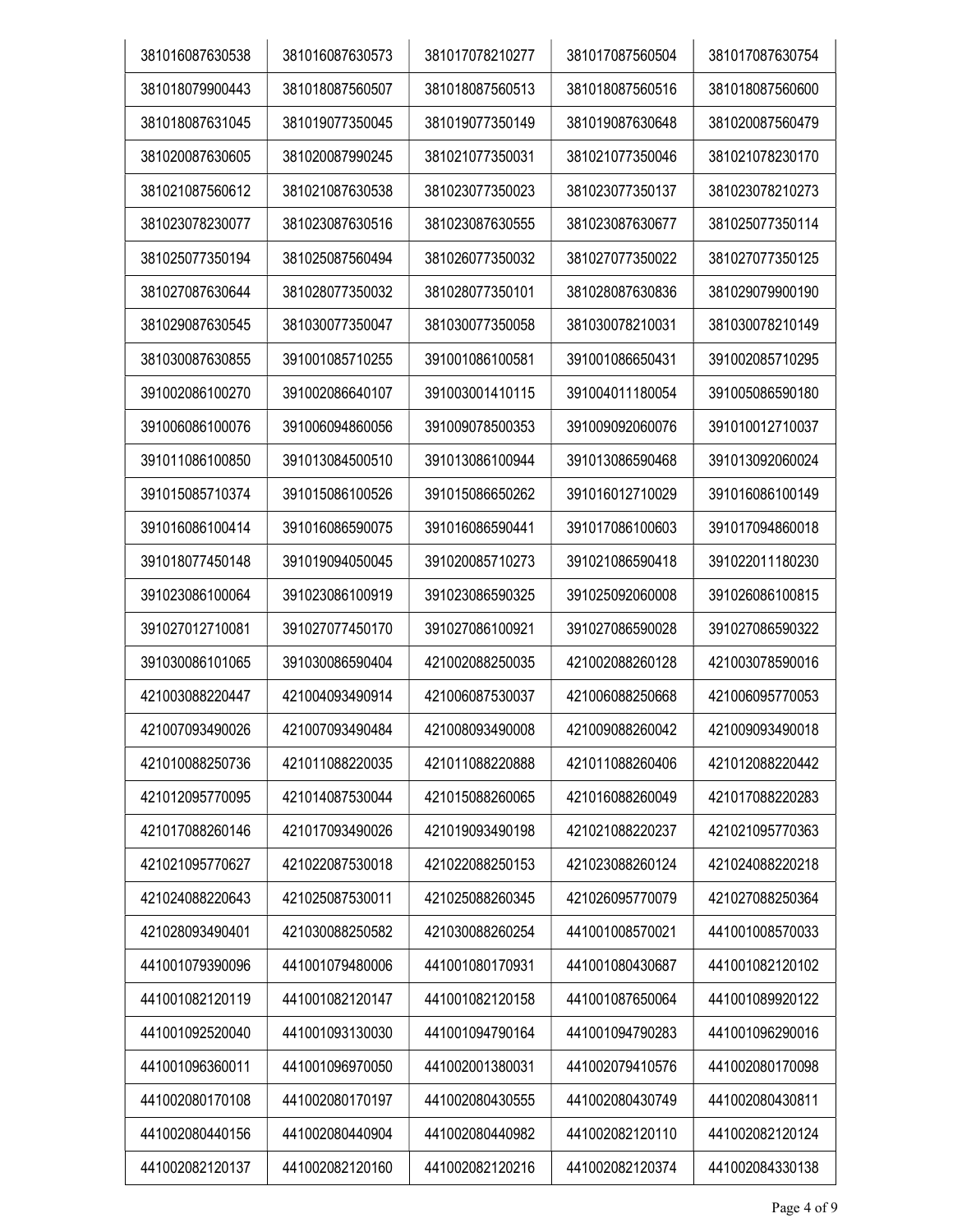| 441002086940254 | 441002086940472 | 441002091200107 | 441002093130031 | 441002096270090 |
|-----------------|-----------------|-----------------|-----------------|-----------------|
| 441002096360053 | 441002096360071 | 441002096530009 | 441003005080055 | 441003009260015 |
| 441003079390230 | 441003079390475 | 441003079410152 | 441003079410468 | 441003079420023 |
| 441003079420053 | 441003079760029 | 441003080430503 | 441003080430529 | 441003082120122 |
| 441003084330141 | 441003084330174 | 441003085480245 | 441003086940540 | 441003088170168 |
| 441003090400064 | 441003093980004 | 441003094790187 | 441003095060026 | 441003096330165 |
| 441003096360023 | 441003096360135 | 441003113380008 | 441003113380031 | 441003113380041 |
| 441003113380193 | 441004008570028 | 441004079570070 | 441004079610062 | 441004079730126 |
| 441004080430018 | 441004080430472 | 441004080431055 | 441004080440101 | 441004080440886 |
| 441004080440964 | 441004082120230 | 441004084330021 | 441004084330074 | 441004086940152 |
| 441004086940292 | 441004086940382 | 441004088170118 | 441004093130021 | 441004095060087 |
| 441004096360026 | 441004113380027 | 441005003480029 | 441005008570086 | 441005008570100 |
| 441005008570144 | 441005009260042 | 441005079390031 | 441005079420028 | 441005079420063 |
| 441005079420177 | 441005079500017 | 441005079500076 | 441005079730139 | 441005080170634 |
| 441005080430468 | 441005082120119 | 441005082120120 | 441005082120255 | 441005084330054 |
| 441005084330144 | 441005085910137 | 441005086940113 | 441005086940368 | 441005088310126 |
| 441005090400028 | 441005095190033 | 441005096290073 | 441005096360026 | 441005096530049 |
| 441005096970041 | 441005096970335 | 441006004430470 | 441006008570022 | 441006022190003 |
| 441006079390057 | 441006079390083 | 441006079390152 | 441006079410146 | 441006079730022 |
| 441006079730162 | 441006079760093 | 441006080170101 | 441006080170609 | 441006080430509 |
| 441006080430845 | 441006080431234 | 441006080440150 | 441006082120078 | 441006082120148 |
| 441006082120170 | 441006084330334 | 441006088170193 | 441006090400233 | 441006090520160 |
| 441006096360019 | 441007001220167 | 441007004920072 | 441007008570003 | 441007008570076 |
| 441007009260026 | 441007013480015 | 441007013480043 | 441007049120063 | 441007078090036 |
| 441007079410018 | 441007079410103 | 441007079410194 | 441007079410330 | 441007079460240 |
| 441007079490069 | 441007080430576 | 441007080430778 | 441007082120114 | 441007082120192 |
| 441007082120234 | 441007082120384 | 441007084330381 | 441007084330514 | 441007086940379 |
| 441007088310031 | 441007089950108 | 441007093130046 | 441007096290238 | 441007113380171 |
| 441008009260022 | 441008040420031 | 441008079390065 | 441008079410108 | 441008079410148 |
| 441008079470044 | 441008079490101 | 441008079730263 | 441008079730275 | 441008079730393 |
| 441008080430597 | 441008082120090 | 441008082120102 | 441008082120105 | 441008082120183 |
| 441008082120262 | 441008082120527 | 441008086110053 | 441008088170127 | 441008089950015 |
| 441008090400118 | 441008093980014 | 441008094790080 | 441008095060012 | 441009008570018 |
| 441009066870120 | 441009079390437 | 441009079420113 | 441009079460309 | 441009079460575 |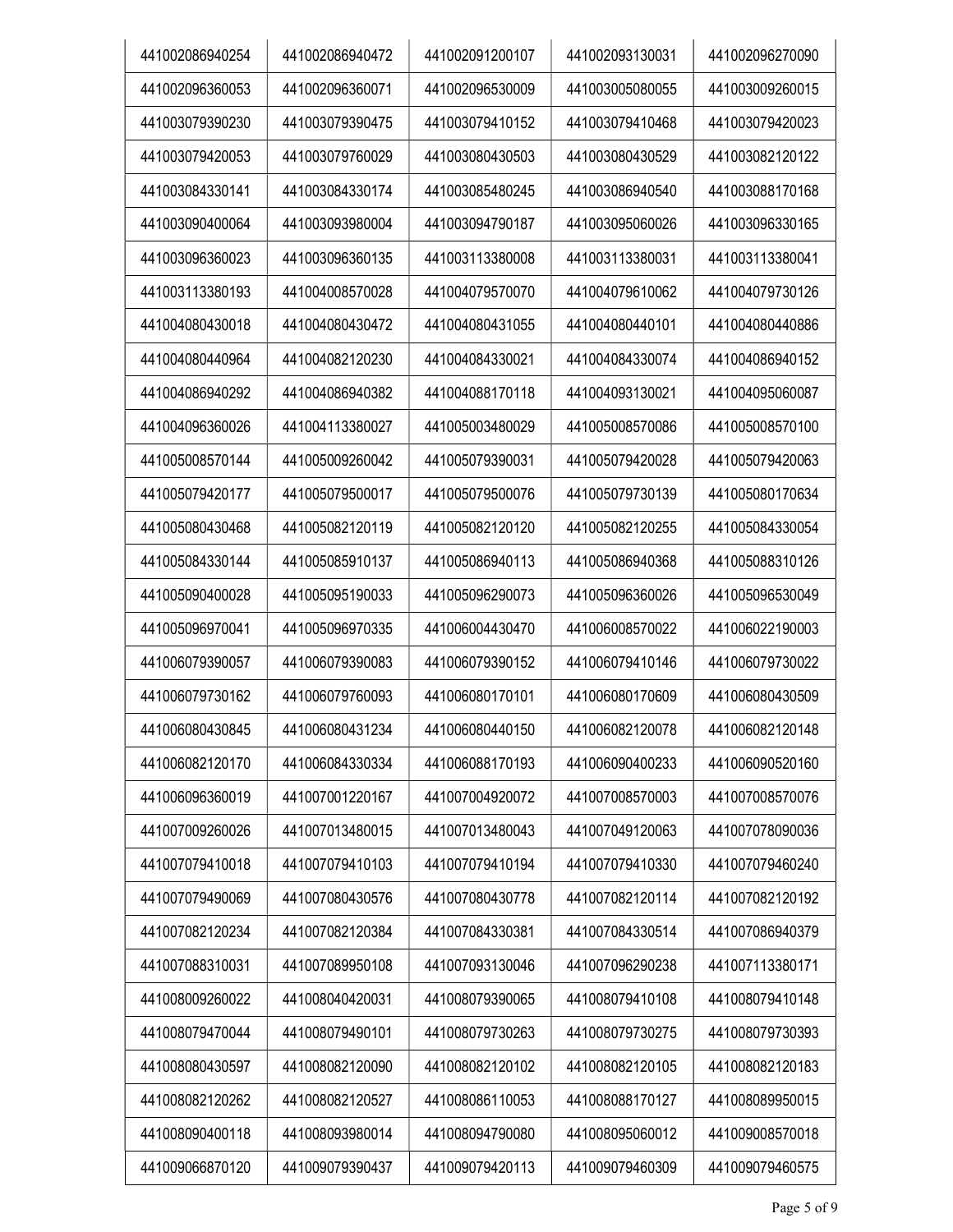| 441009079730070 | 441009079730125 | 441009079730146 | 441009080170078 | 441009080170882 |
|-----------------|-----------------|-----------------|-----------------|-----------------|
| 441009080430809 | 441009080430852 | 441009080430968 | 441009080431538 | 441009082120114 |
| 441009082120137 | 441009082120151 | 441009082120315 | 441009084330113 | 441009086940117 |
| 441009086940268 | 441009086940353 | 441009087650397 | 441009093130107 | 441009095060079 |
| 441009096950030 | 441009113380032 | 441010004430316 | 441010008570044 | 441010008570153 |
| 441010079410137 | 441010079410368 | 441010079450206 | 441010079490025 | 441010080170839 |
| 441010080170855 | 441010080430813 | 441010080431130 | 441010080440916 | 441010080441316 |
| 441010082120204 | 441010082120205 | 441010082120231 | 441010082120247 | 441010082120462 |
| 441010084330074 | 441010084330080 | 441010086990016 | 441010090400011 | 441010091200026 |
| 441010094790176 | 441010095060066 | 441010096360002 | 441010113380233 | 441011003480029 |
| 441011004430536 | 441011066870051 | 441011077950017 | 441011079410126 | 441011079410399 |
| 441011079490246 | 441011079730189 | 441011079760088 | 441011080170043 | 441011080170108 |
| 441011080170280 | 441011080431135 | 441011080431409 | 441011082120105 | 441011082120291 |
| 441011082120369 | 441011082120498 | 441011082120571 | 441011084330067 | 441011084330071 |
| 441011084330140 | 441011084330396 | 441011086940189 | 441011088170386 | 441011093130155 |
| 441011093220183 | 441011095190110 | 441011096270025 | 441011096360002 | 441011096360111 |
| 441011096400211 | 441012004430343 | 441012066870046 | 441012079390055 | 441012079390057 |
| 441012079410034 | 441012079460291 | 441012080170172 | 441012080431646 | 441012084330063 |
| 441012084330101 | 441012084330454 | 441012086940160 | 441012088170010 | 441012089950001 |
| 441012089950135 | 441012092550129 | 441012096400027 | 441013040420083 | 441013079410100 |
| 441013079410482 | 441013079490102 | 441013079730035 | 441013079730097 | 441013080170045 |
| 441013080430581 | 441013080440031 | 441013080441140 | 441013080441175 | 441013080590358 |
| 441013082120092 | 441013082120119 | 441013082120167 | 441013084330013 | 441013084330050 |
| 441013084330116 | 441013086110020 | 441013086940368 | 441013090440032 | 441013090520091 |
| 441013093130066 | 441013096270060 | 441013096360014 | 441013096400043 | 441014004510113 |
| 441014049120194 | 441014066870049 | 441014066870118 | 441014079390212 | 441014079460059 |
| 441014079470036 | 441014080430288 | 441014080430472 | 441014080430748 | 441014080430909 |
| 441014080441196 | 441014080590035 | 441014082120205 | 441014082120320 | 441014082120346 |
| 441014084330378 | 441014086940155 | 441014086940536 | 441014088310002 | 441014089920160 |
| 441014090520133 | 441014092520085 | 441014093130052 | 441014096360102 | 441014096950031 |
| 441015079390014 | 441015079390042 | 441015079410211 | 441015079520040 | 441015079730062 |
| 441015079730118 | 441015080170124 | 441015080170187 | 441015080430873 | 441015080430918 |
| 441015080441107 | 441015082120117 | 441015082120151 | 441015082120211 | 441015082120521 |
| 441015084330063 | 441015086940113 | 441015086940179 | 441015086940518 | 441015088170168 |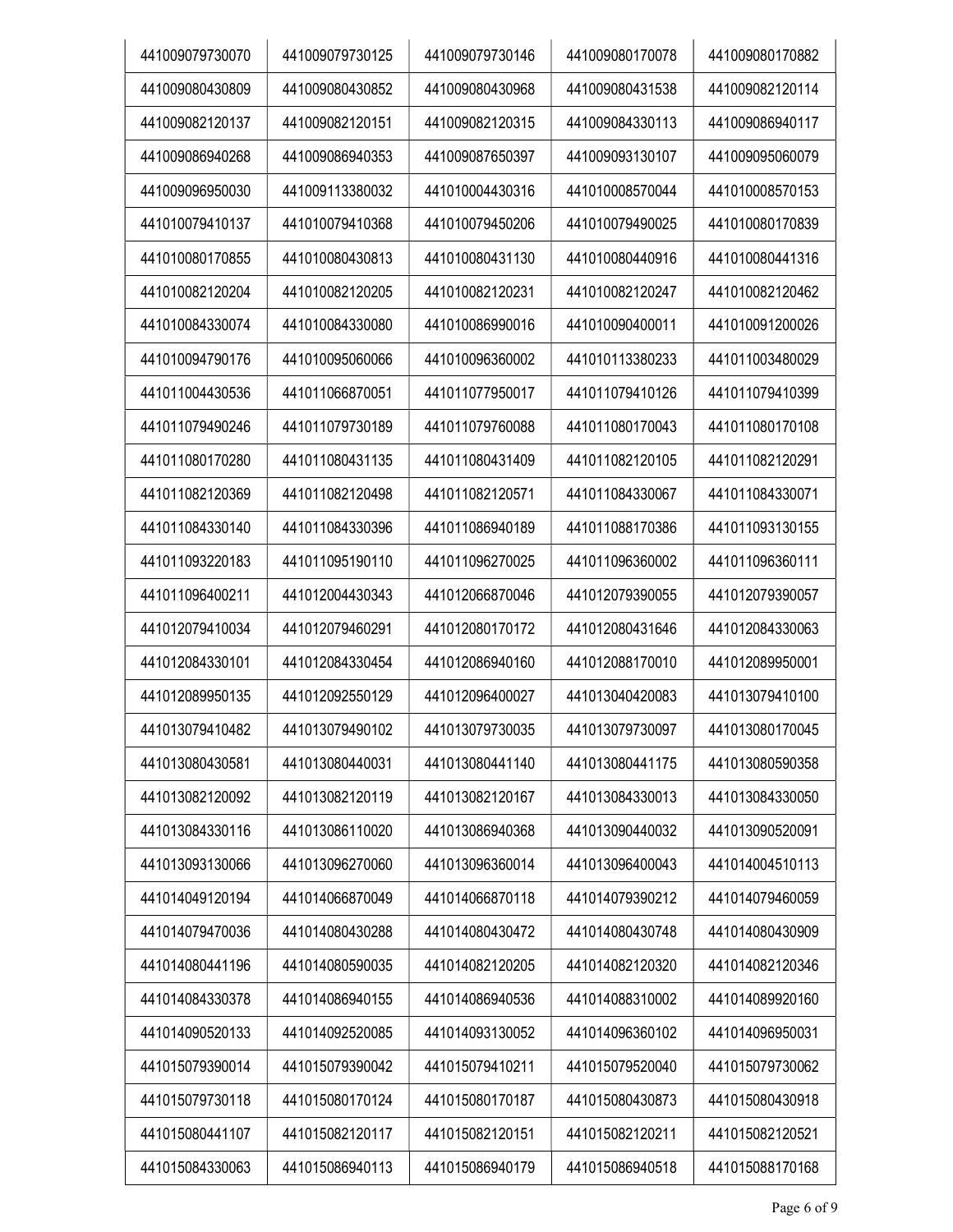| 441015090400075 | 441015091200064 | 441015095060022 | 441015096360026 | 441015096970006 |
|-----------------|-----------------|-----------------|-----------------|-----------------|
| 441016004430629 | 441016004510040 | 441016079390005 | 441016079410045 | 441016079410542 |
| 441016079610030 | 441016079730179 | 441016080170032 | 441016080430429 | 441016080430737 |
| 441016080441070 | 441016080441110 | 441016080441129 | 441016082120144 | 441016082120162 |
| 441016082120338 | 441016084330070 | 441016085690060 | 441016086940289 | 441016086940642 |
| 441016089950176 | 441016093130008 | 441016093130033 | 441016093220103 | 441016093980002 |
| 441016093980014 | 441016095060042 | 441016096360015 | 441016096360112 | 441016096690020 |
| 441016096970186 | 441017079390110 | 441017079410113 | 441017079760061 | 441017080170095 |
| 441017080170388 | 441017080430829 | 441017082120089 | 441017082120095 | 441017082120116 |
| 441017082120224 | 441017082120229 | 441017082120488 | 441017084330492 | 441017085480097 |
| 441017085480109 | 441017086940140 | 441017092520108 | 441017094790169 | 441017095060031 |
| 441017095060086 | 441017096330172 | 441017096330187 | 441017096530048 | 441017096530091 |
| 441017096970194 | 441017113380012 | 441017113380051 | 441017113380084 | 441018003480017 |
| 441018079390023 | 441018079390115 | 441018079420025 | 441018079450100 | 441018079460502 |
| 441018079570094 | 441018080170024 | 441018080170408 | 441018080430296 | 441018080430399 |
| 441018080430683 | 441018080430946 | 441018080431371 | 441018080590094 | 441018082120161 |
| 441018084330168 | 441018086940049 | 441018086940353 | 441018087650291 | 441018087650318 |
| 441018089950099 | 441018093130008 | 441018093220005 | 441018094790228 | 441018095060060 |
| 441018095060068 | 441018096270044 | 441018096290065 | 441018096290294 | 441018096360021 |
| 441019066870073 | 441019077950008 | 441019077950039 | 441019079390050 | 441019079410598 |
| 441019079410804 | 441019079730029 | 441019079730065 | 441019079730131 | 441019079730261 |
| 441019079760104 | 441019080430922 | 441019082120128 | 441019082120216 | 441019082120439 |
| 441019082120475 | 441019084330108 | 441019084330122 | 441019086940144 | 441019088310027 |
| 441019089950060 | 441019090400215 | 441019092520222 | 441019093980029 | 441019094790123 |
| 441019095060023 | 441019095060033 | 441019096260036 | 441019096330058 | 441019096360021 |
| 441019096530023 | 441019113380011 | 441020040420016 | 441020077950064 | 441020079390223 |
| 441020079450071 | 441020079500065 | 441020079730092 | 441020080430781 | 441020080430818 |
| 441020080431348 | 441020080431620 | 441020082120078 | 441020082120179 | 441020084330103 |
| 441020084330180 | 441020084330273 | 441020086940089 | 441020089920069 | 441020091200043 |
| 441020092520111 | 441020093220067 | 441020096360090 | 441020096360094 | 441020096970137 |
| 441021004920031 | 441021066870100 | 441021079390229 | 441021079410147 | 441021079410278 |
| 441021079410718 | 441021079470007 | 441021079520033 | 441021080430696 | 441021080430783 |
| 441021080441061 | 441021080441087 | 441021080441099 | 441021082120089 | 441021082120181 |
| 441021082120231 | 441021082120245 | 441021082120562 | 441021082120611 | 441021084330391 |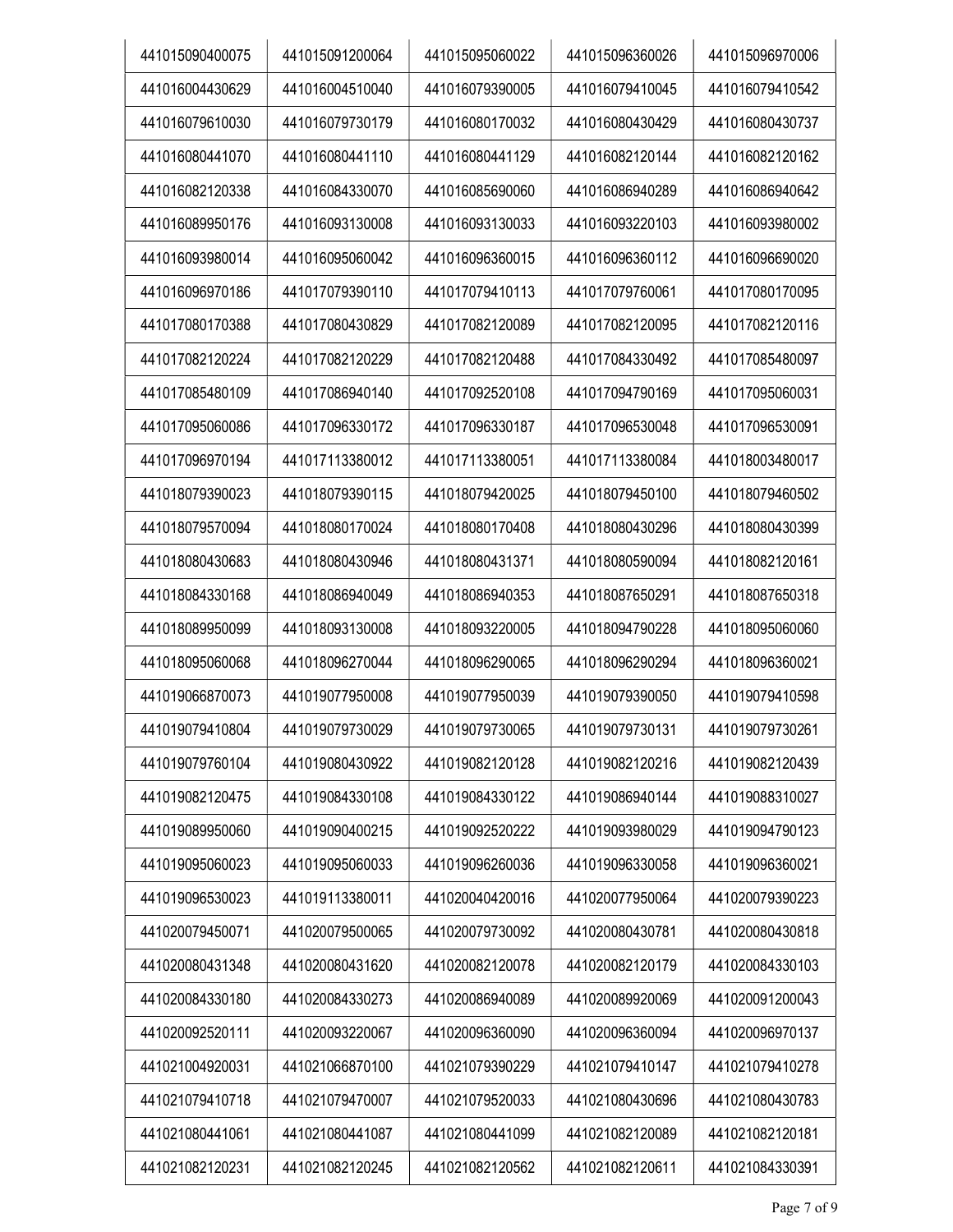| 441021086940128 | 441021088170163 | 441021092520055 | 441021092550154 | 441021096360001 |
|-----------------|-----------------|-----------------|-----------------|-----------------|
| 441021096530036 | 441021096960030 | 441022079410086 | 441022079410836 | 441022080441086 |
| 441022080441321 | 441022082120165 | 441022082120245 | 441022082120302 | 441022082120303 |
| 441022082120309 | 441022082130045 | 441022084330033 | 441022084330090 | 441022084330203 |
| 441022088170014 | 441022088170061 | 441022089930012 | 441022090440044 | 441022091200008 |
| 441022093220154 | 441022093980007 | 441022095190038 | 441022096330153 | 441022113380024 |
| 441022113380117 | 441023004510218 | 441023004920082 | 441023008570003 | 441023008570008 |
| 441023008570018 | 441023008570125 | 441023008570135 | 441023079390008 | 441023079410081 |
| 441023079410319 | 441023079410428 | 441023079730164 | 441023080170043 | 441023080430270 |
| 441023080431179 | 441023080590138 | 441023082120076 | 441023082120310 | 441023084330100 |
| 441023086940038 | 441023095060057 | 441023096970090 | 441023113380183 | 441024004430134 |
| 441024008570007 | 441024008570128 | 441024022200007 | 441024040420007 | 441024079390258 |
| 441024079410109 | 441024079410918 | 441024079450093 | 441024079490284 | 441024080430381 |
| 441024080430646 | 441024080441302 | 441024082120106 | 441024082120118 | 441024086110012 |
| 441024086940319 | 441024086940323 | 441024087650012 | 441024093130067 | 441024093980031 |
| 441024095000017 | 441024095060025 | 441024095060043 | 441024096290006 | 441024096360061 |
| 441025004430036 | 441025008570021 | 441025022200039 | 441025079390211 | 441025079410054 |
| 441025079410120 | 441025079410712 | 441025079410785 | 441025080430028 | 441025080430249 |
| 441025080430286 | 441025080430535 | 441025080430639 | 441025080430681 | 441025080430695 |
| 441025080440077 | 441025080440419 | 441025082120097 | 441025082120175 | 441025082120182 |
| 441025082120206 | 441025082120318 | 441025086940136 | 441025093220107 | 441025095060017 |
| 441025095190095 | 441025096290069 | 441025096360022 | 441025096690072 | 441025096690081 |
| 441026008570012 | 441026022200014 | 441026049120125 | 441026079390007 | 441026079400095 |
| 441026079730359 | 441026079730403 | 441026080170058 | 441026080170133 | 441026082120037 |
| 441026082120181 | 441026082120218 | 441026082120382 | 441026084330147 | 441026087650014 |
| 441026087650116 | 441026091200018 | 441026093220074 | 441026094790032 | 441026096290031 |
| 441027004920062 | 441027079410470 | 441027079410771 | 441027079570144 | 441027080170264 |
| 441027080430567 | 441027080430756 | 441027080431717 | 441027080441148 | 441027080441387 |
| 441027082120207 | 441027082120258 | 441027084330045 | 441027084330092 | 441027084330146 |
| 441027086940082 | 441027088310022 | 441027090440025 | 441027092520005 | 441027096360076 |
| 441027096970037 | 441028004430374 | 441028079390054 | 441028079390089 | 441028079410035 |
| 441028079410074 | 441028079570143 | 441028080170133 | 441028080430819 | 441028080430981 |
| 441028080441098 | 441028082120091 | 441028082120217 | 441028082130017 | 441028085480161 |
| 441028086940058 | 441028090400185 | 441028094790023 | 441028095060017 | 441028095190088 |